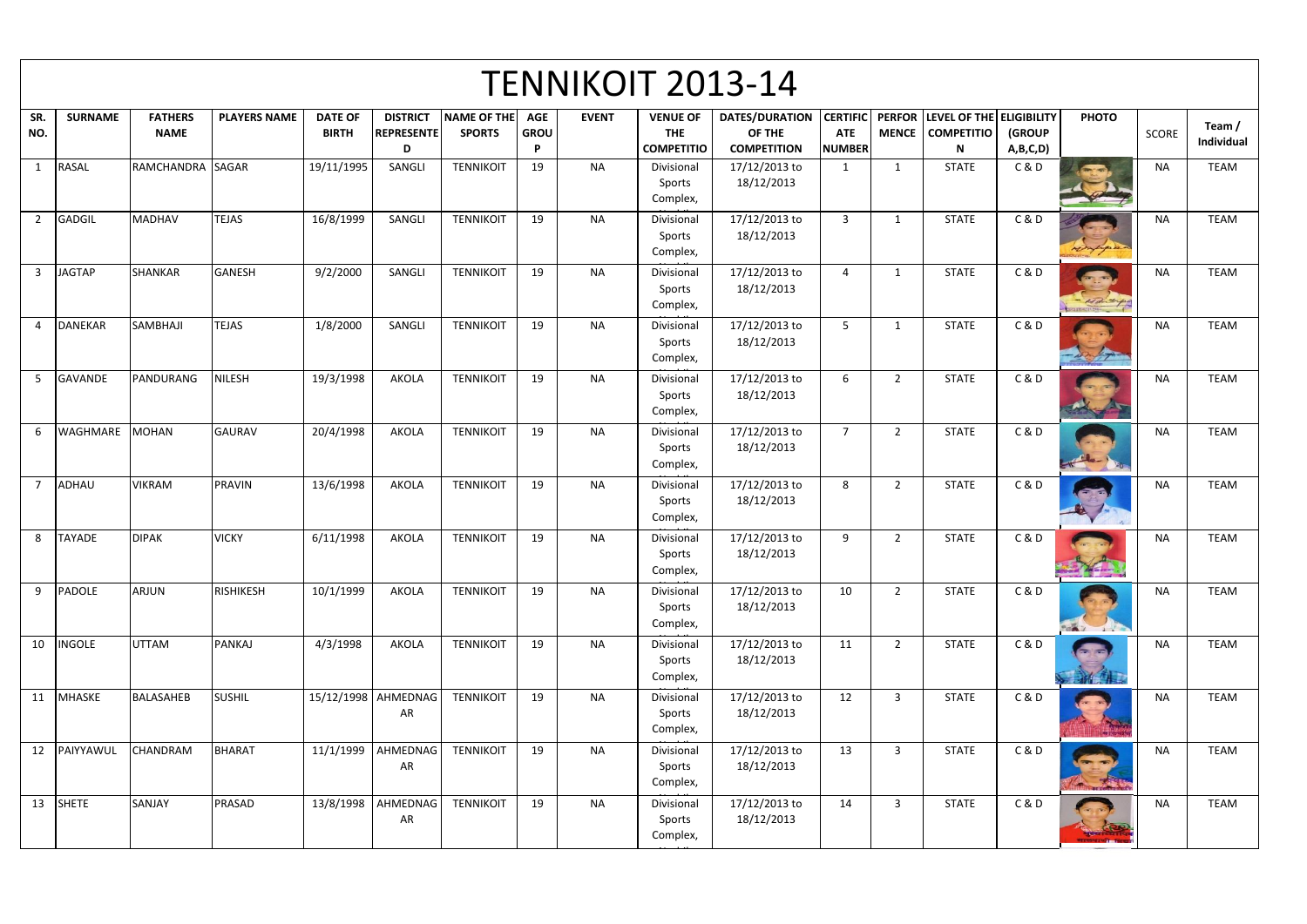| 14 | BANDAVANE              | DIGAMBAR          | MRITYUNJAY     | 3/12/1998  | AHMEDNAG<br>AR  | <b>TENNIKOIT</b> | 19 | <b>NA</b> | Divisional<br>Sports<br>Complex, | 17/12/2013 to<br>18/12/2013 | 15 | 3              | <b>STATE</b> | C & D          | <b>ANSIV</b>                        | <b>NA</b> | <b>TEAM</b> |
|----|------------------------|-------------------|----------------|------------|-----------------|------------------|----|-----------|----------------------------------|-----------------------------|----|----------------|--------------|----------------|-------------------------------------|-----------|-------------|
| 15 | <b>ATTAR</b>           | MAHAMMAD          | <b>FAIZAN</b>  | 16/2/2000  | AHMEDNAG<br>AR  | <b>TENNIKOIT</b> | 19 | <b>NA</b> | Divisional<br>Sports<br>Complex, | 17/12/2013 to<br>18/12/2013 | 16 | $\overline{3}$ | <b>STATE</b> | C & D          |                                     | <b>NA</b> | <b>TEAM</b> |
| 16 | <b>NADEKAR</b>         | SOMNATH           | <b>GANESH</b>  | 8/4/2000   | AHMEDNAG<br>AR  | <b>TENNIKOIT</b> | 19 | <b>NA</b> | Divisional<br>Sports<br>Complex, | 17/12/2013 to<br>18/12/2013 | 17 | 3              | <b>STATE</b> | C&D            | न् स्थान्यासि<br>पाछपाणी किया       | <b>NA</b> | <b>TEAM</b> |
| 17 | <b>JADHAV</b>          | <b>SANDIP</b>     | <b>SIDDHI</b>  | 4/1/2000   | <b>PUNE</b>     | <b>TENNIKOIT</b> | 19 | <b>NA</b> | Divisional<br>Sports<br>Complex, | 17/12/2013 to<br>18/12/2013 | 18 | $\overline{1}$ | <b>STATE</b> | C&D            |                                     | <b>NA</b> | <b>TEAM</b> |
| 18 | DHONDPHALE ABHIJEET    |                   | <b>DIPTI</b>   | 25/6/2000  | <b>PUNE</b>     | <b>TENNIKOIT</b> | 19 | <b>NA</b> | Divisional<br>Sports<br>Complex, | 17/12/2013 to<br>18/12/2013 | 19 | $\overline{1}$ | <b>STATE</b> | C & D          |                                     | <b>NA</b> | <b>TEAM</b> |
| 19 | <b>APHALE</b>          | <b>SHRIPAD</b>    | <b>MANALI</b>  | 3/9/1998   | <b>PUNE</b>     | <b>TENNIKOIT</b> | 19 | <b>NA</b> | Divisional<br>Sports<br>Complex, | 17/12/2013 to<br>18/12/2013 | 20 | 1              | <b>STATE</b> | C&D            | <b>Contract</b><br><b>Head IV</b>   | <b>NA</b> | <b>TEAM</b> |
| 20 | <b>SAPRE</b>           | <b>GAURI</b>      | <b>SHRUTI</b>  | 25/6/1999  | <b>PUNE</b>     | <b>TENNIKOIT</b> | 19 | <b>NA</b> | Divisional<br>Sports<br>Complex, | 17/12/2013 to<br>18/12/2013 | 21 | -1             | <b>STATE</b> | <b>C&amp;D</b> |                                     | <b>NA</b> | <b>TEAM</b> |
| 21 | KULKARNI               | VIDYADHAR         | <b>RUCHA</b>   | 17/11/1999 | <b>PUNE</b>     | <b>TENNIKOIT</b> | 19 | <b>NA</b> | Divisional<br>Sports<br>Complex, | 17/12/2013 to<br>18/12/2013 | 22 | $\mathbf{1}$   | <b>STATE</b> | C&D            |                                     | <b>NA</b> | <b>TEAM</b> |
| 22 | <b>BANDEBUCHE</b> ARUN |                   | ASHWINI        | 14/10/2000 | <b>BHANDARA</b> | <b>TENNIKOIT</b> | 19 | <b>NA</b> | Divisional<br>Sports<br>Complex, | 17/12/2013 to<br>18/12/2013 | 23 | $2^{\circ}$    | <b>STATE</b> | C & D          | <u>जिल्ला अस्ति </u>                | NA        | <b>TEAM</b> |
|    | 23 VAIDYA              | <b>MANOHAR</b>    | ANJALI         | 9/3/2001   | <b>BHANDARA</b> | <b>TENNIKOIT</b> | 19 | <b>NA</b> | Divisional<br>Sports<br>Complex, | 17/12/2013 to<br>18/12/2013 | 24 | ി              | <b>STATE</b> | <b>C&amp;D</b> |                                     | <b>NA</b> | <b>TEAM</b> |
| 24 | RAGHORTE               | RAMCHANDRA PRACHI |                | 1/2/2000   | BHANDARA        | <b>TENNIKOIT</b> | 19 | <b>NA</b> | Divisional<br>Sports<br>Complex, | 17/12/2013 to<br>18/12/2013 | 25 | $2^{\circ}$    | <b>STATE</b> | C&D            |                                     | NA        | <b>TEAM</b> |
| 25 | <b>PATANE</b>          | <b>RATNAKAR</b>   | ANANYA         | 24/5/2002  | BHANDARA        | <b>TENNIKOIT</b> | 19 | <b>NA</b> | Divisional<br>Sports<br>Complex, | 17/12/2013 to<br>18/12/2013 | 26 | $2^{\circ}$    | <b>STATE</b> | C & D          |                                     | <b>NA</b> | <b>TEAM</b> |
| 26 | <b>BHAVSAR</b>         | <b>DINESH</b>     | <b>MONISHA</b> | 30/5/2001  | BHANDARA        | <b>TENNIKOIT</b> | 19 | <b>NA</b> | Divisional<br>Sports<br>Complex, | 17/12/2013 to<br>18/12/2013 | 27 | $2^{\circ}$    | <b>STATE</b> | C&D            |                                     | <b>NA</b> | <b>TEAM</b> |
|    | 27 SAKURE              | <b>YOGESHWAR</b>  | YASMINI        | 3/7/2001   | BHANDARA        | <b>TENNIKOIT</b> | 19 | <b>NA</b> | Divisional<br>Sports<br>Complex, | 17/12/2013 to<br>18/12/2013 | 28 | $2^{\circ}$    | <b>STATE</b> | C & D          |                                     | NA        | <b>TEAM</b> |
| 28 | <b>SAPKAL</b>          | <b>BRAMHADEV</b>  | <b>KAJAL</b>   | 23/12/1997 | AKOLA           | <b>TENNIKOIT</b> | 19 | <b>NA</b> | Divisional<br>Sports<br>Complex, | 17/12/2013 to<br>18/12/2013 | 29 | $\mathbf{3}$   | <b>STATE</b> | C&D            | सुरख्याध्यापादः<br>गडते महाराज्यसम् | <b>NA</b> | <b>TEAM</b> |